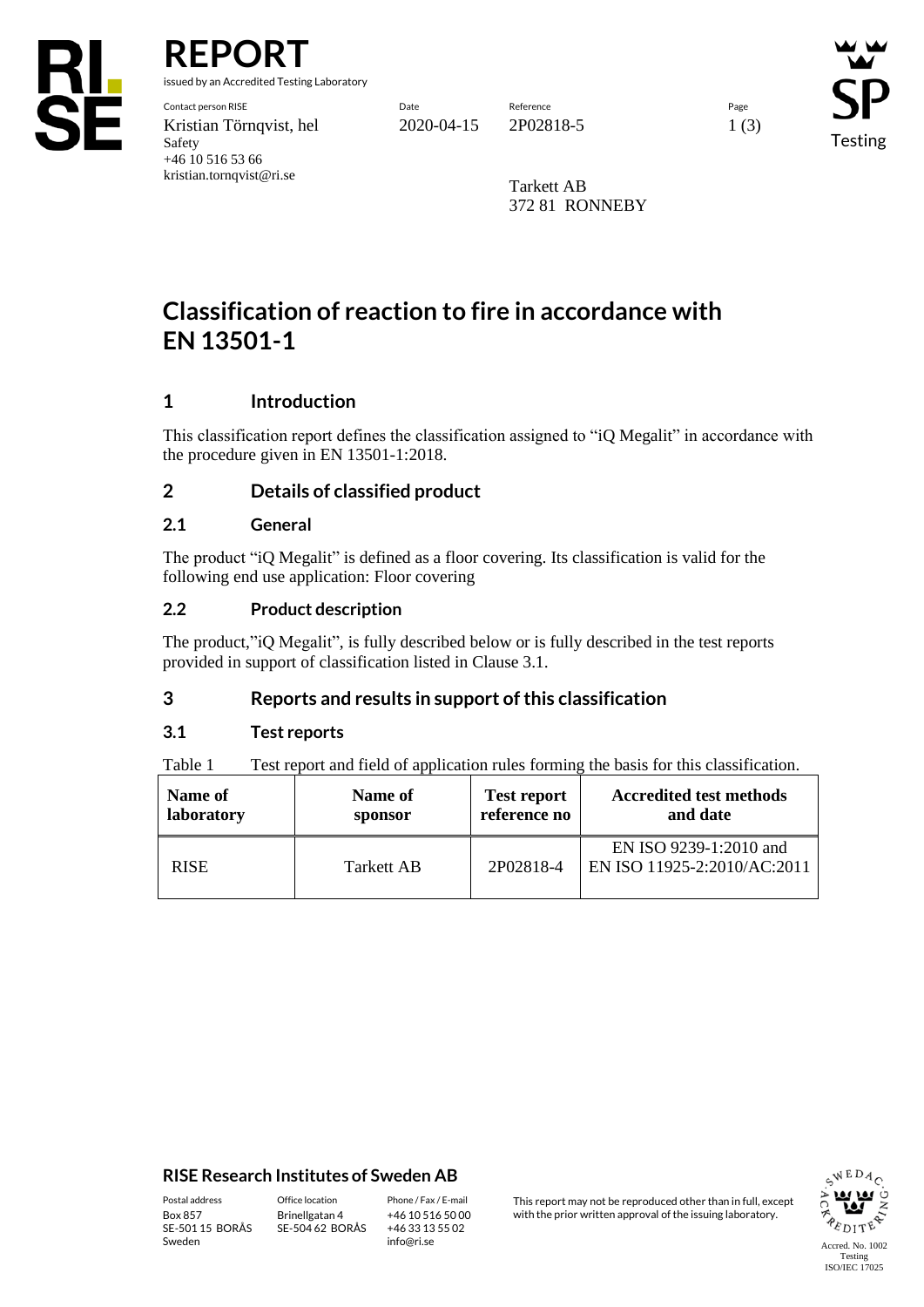

Table2 Test results showing the worst case as found in the test program performed.

| Test method                                                                                                                                                                                                                                                                             | Parameter               | <b>Number</b><br>of tests | Results                            |                         |  |
|-----------------------------------------------------------------------------------------------------------------------------------------------------------------------------------------------------------------------------------------------------------------------------------------|-------------------------|---------------------------|------------------------------------|-------------------------|--|
|                                                                                                                                                                                                                                                                                         |                         |                           | Continuous<br>parameter<br>mean(m) | Compliance<br>parameter |  |
| EN ISO 11925-2                                                                                                                                                                                                                                                                          |                         | 6                         |                                    |                         |  |
| 15 s exposure                                                                                                                                                                                                                                                                           | $Fs \leq 150$ mm        |                           | $\left( -\right)$                  | Compliant               |  |
| EN ISO 9239-1                                                                                                                                                                                                                                                                           |                         | $\overline{4}$            |                                    |                         |  |
|                                                                                                                                                                                                                                                                                         | Critical flux $(kW/m2)$ |                           | 8.9                                | Compliant               |  |
|                                                                                                                                                                                                                                                                                         | <i>Smoke</i> (%.min)    |                           | 262                                | Compliant               |  |
| $\sqrt{2}$ and $\sqrt{2}$ and $\sqrt{2}$ and $\sqrt{2}$ and $\sqrt{2}$ and $\sqrt{2}$ and $\sqrt{2}$ and $\sqrt{2}$ and $\sqrt{2}$ and $\sqrt{2}$ and $\sqrt{2}$ and $\sqrt{2}$ and $\sqrt{2}$ and $\sqrt{2}$ and $\sqrt{2}$ and $\sqrt{2}$ and $\sqrt{2}$ and $\sqrt{2}$ and $\sqrt{2$ |                         |                           |                                    |                         |  |

(-) : not applicable

# **4 Classification and field of application**

## **4.1 Reference of classification**

This classification has been carried out in accordance with clause 12 and 15 of EN 13501-1:2018.

### **4.2 Classification**

The product called "iQ Megalit" in relation to its reaction to fire behaviour is classified:

 $B_{fl}$ 

The additional classification in relation to smoke production is:

s1

The format of the reaction to fire classification for floorings is:

| Fire Behaviour |  | <b>Smoke Production</b> |  |  |
|----------------|--|-------------------------|--|--|
|                |  | ິ                       |  |  |

# **Reaction to fire classification:** *Bfl-s1*